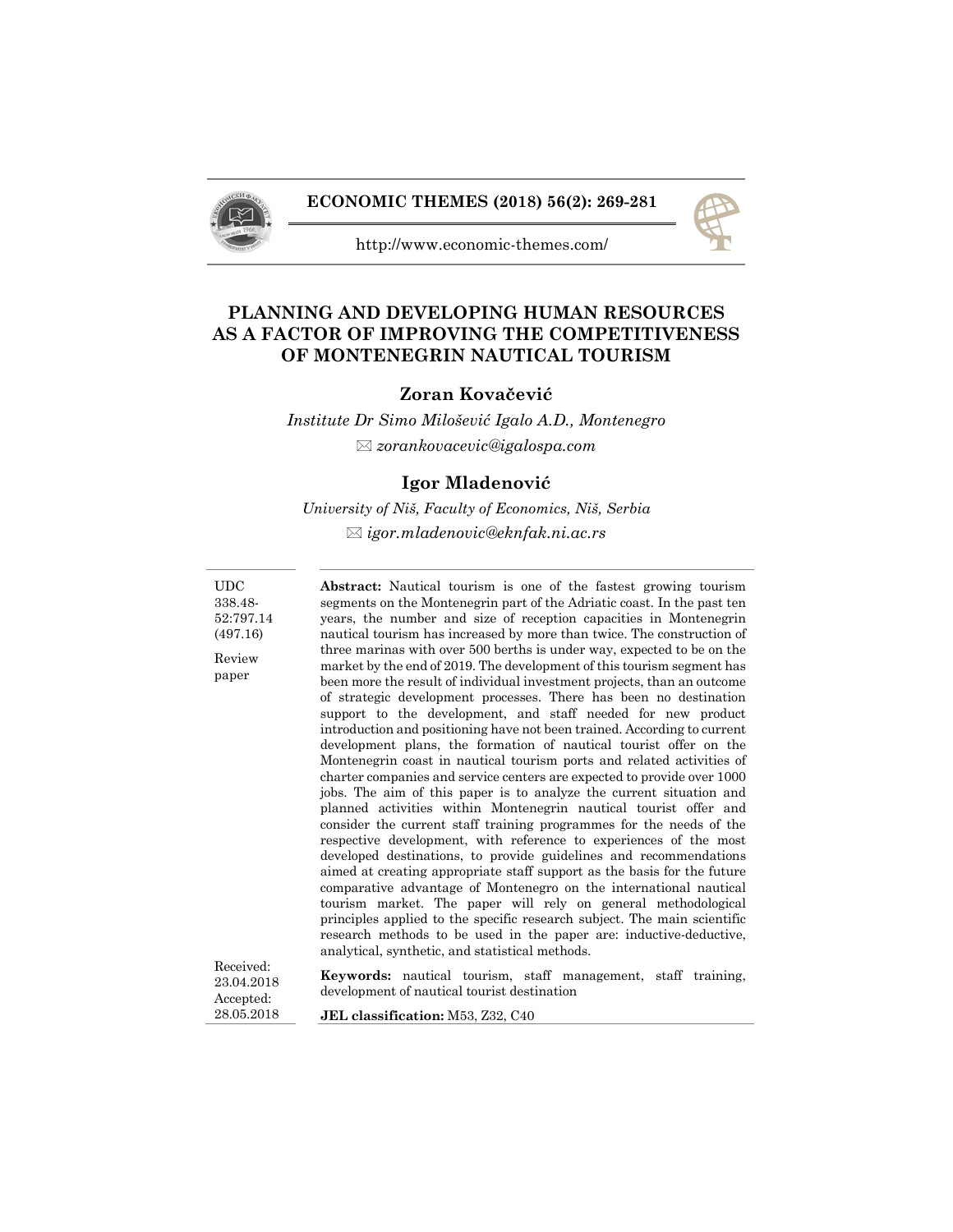#### **Introduction**

The sea as a natural resource is one of the main motives underlying various tourist needs. To meet these needs, different products are created, thus creating some individual tourism segments. Nautical tourism is a tourism segment, which primarily emerged as a tourist stakeholder response to the growing demand for leisure time on boats intended for sports and recreation. The use of new technology and materials such as glass-plastic for series production of hulls for sports and recreation vessels significantly lowers the price and increases their accessibility. Producers of propulsion devices and related equipment also, following customer demands, using modern technology, and improving technical and technological performance, lower their price and increase accessibility to the nautical tourist market. Growing demand and rising accessibility of vessels are accompanied by the construction of reception capacities in the form of nautical tourism ports. As a result, statistical data shows that nautical tourism has been one of the fastest growing tourism segments in the world in the last fifty years.

#### **1. Historical development of nautical tourism in Montenegro**

The retrospective of the historical development of nautical tourism in Montenegro can be shown in phases. The first stage is the first recorded presence of vessels intended for sport and leisure and mention of yachts at the end of the nineteenth century, when in 1866 Montenegrin King Nikola received the yacht Silistri as a gift from the Turkish Sultan (Kovačević 2007, p.19).

 In the same context, the second phase represents the beginning of the construction of the first specialized capacities for the reception of nautical tourist vessels, through the adaptation of coastal sections in the ports of Kotor, Budva, and Bar in early nineteen-eighties. During this period, the regional South Adriatic project set the location of the first Montenegrin marina in Bar (Apolonio 1969, p.36).

 Finally, the third phase represents the period when the construction of the Porto Montenegro marina in Tivat started to the present day. Specifically, from the moment of signing the former military shipyard privatization contract in Tivat in 2007, with the aim of building a modern, luxurious marina and accompanying facilities, the period of intensive development of nautical tourism on the Montenegrin part of the Adriatic coast has begun. Porto Montenegro marina was built as a part of the tourist resort which, besides the port, includes other facilities such as the international Regent hotel, a large number of catering and entertainment facilities, along with buildings intended for sale to vessel owners and other interested buyers. Similar contracts were signed between the state and investors, to construct tourist resorts based on the nautical tourism port offer with accompanying amenities, hotels, and apartments for sale in Herceg Novi-Kumbor (Porto Novi project) and Tivat (Luštica Bay project). In the area of Budva city port, the capacities for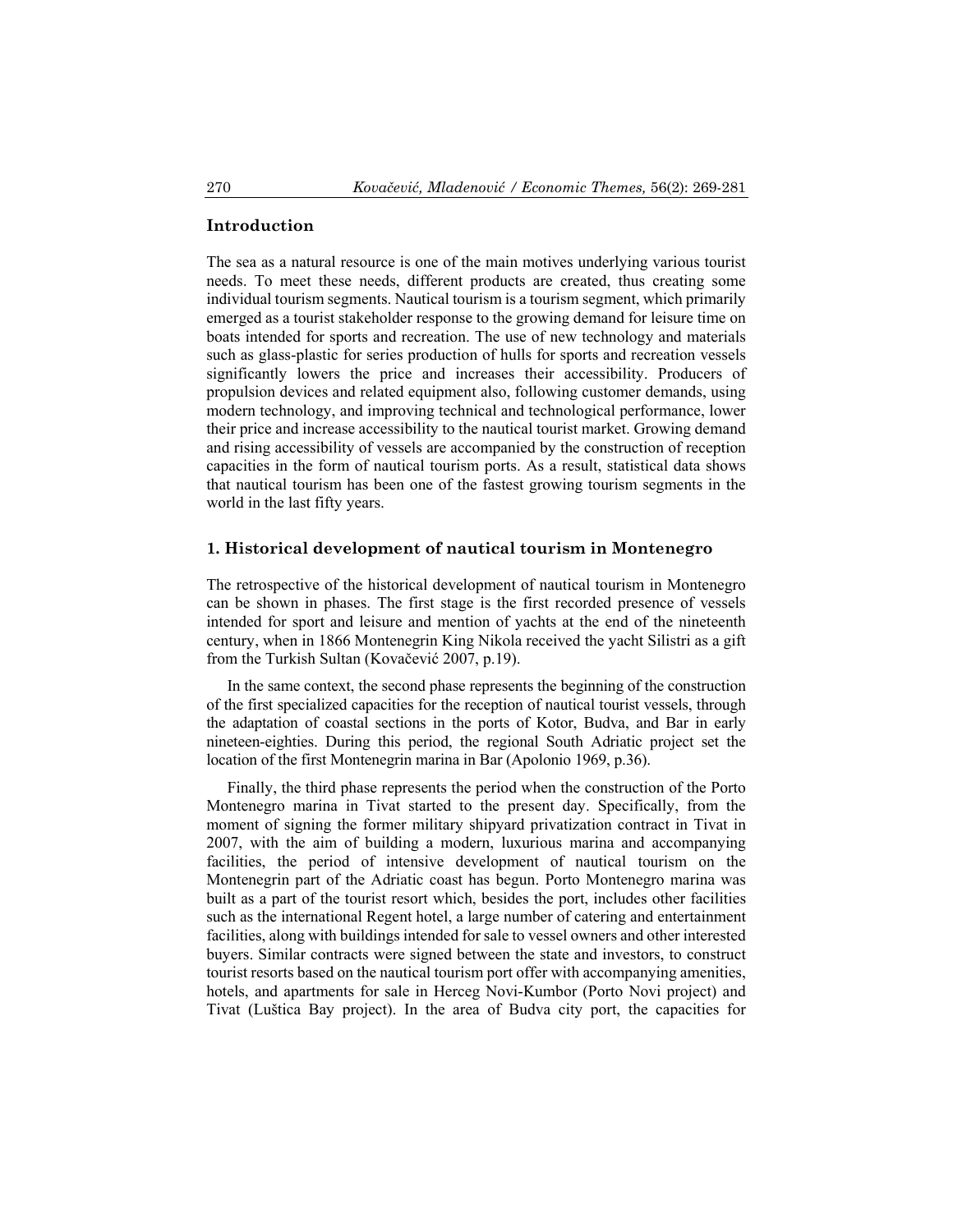accommodating sports vessels have been expanded, and Budva marina today is one of the largest in Montenegro. Bar marina, whose construction began in late 1980s, although the largest in Montenegro by the number of berths, is still not fully completed. In the observed period, Marina A.D. Bar passed through unsuccessful privatization process, to be returned to majority state ownership. In the third, current development phase of Montenegrin nautical tourism, the construction of marina in Meljine,Lazure–Herceg Novi, began in the area of former Lazaret.

### *Market Positioning***,** *Facilities***,** *Services and Financial Effects of Nautical Tourism Development* **in** *Montenegro*

As for the planning documentation and other development documents in Montenegrin nautical tourism, besides the South Adriatic project of the second half of the twentieth century, four studies were made under the auspices of the German GTZ, among which two are especially distinguished, namely the one made by Institute for Tourism from Zagreb in 2005, entitled "Nautical tourism in Montenegro – Assessment and recommendations on materials and commitments related to the development of nautical tourism of Montenegro with emphasis on infrastructure and other facilities in the coastal zone", and "Market positioning, facilities, services and financial effects of nautical tourism development in Montenegro". Development guidelines from these studies, regarding the number and arrangement of nautical tourist reception capacities, are included into official planning documents such as the Spatial Plan of Montenegro (2008), the Spatial Plan of Special Purpose Areas for Maritime Property (2007), and the Special Purpose Plan for the Coastal Region (2015) which is still in the form of a draft.

However, without a brief staff overview through support projects in the GTZ study Market positioning, facilities, services and financial effects of nautical tourism development in Montenegro, no official development plan in the field of nautical tourism at this destination has addressed the issue of improving human resources to support the development of this new field (GTZ 2005, p.50).

### **2. The current situation with Montenegrin nautical tourist offer**

According to international maritime pilots, Montenegrin marinas currently offer around 1800 berths: Bar (900), Budva (600), Porto Montenegro Tivat (450), and Kotor (30). In addition to berths in the marinas, there are berths in utility ports of ŠkverHerceg Novi, KalimanjTivat, and a large number of small ports, sheltered enclosures for boats, and informal anchorages, especially in the Bay of Kotor, as it represents a naturally protected harbor for vessels outside the built port aquatoriums (YP 2011/2012, p.263).

Three marinas are in the process of construction, which will be on the market in the next two years, with a total capacity of 600 berths. Marinas in Herceg Novi,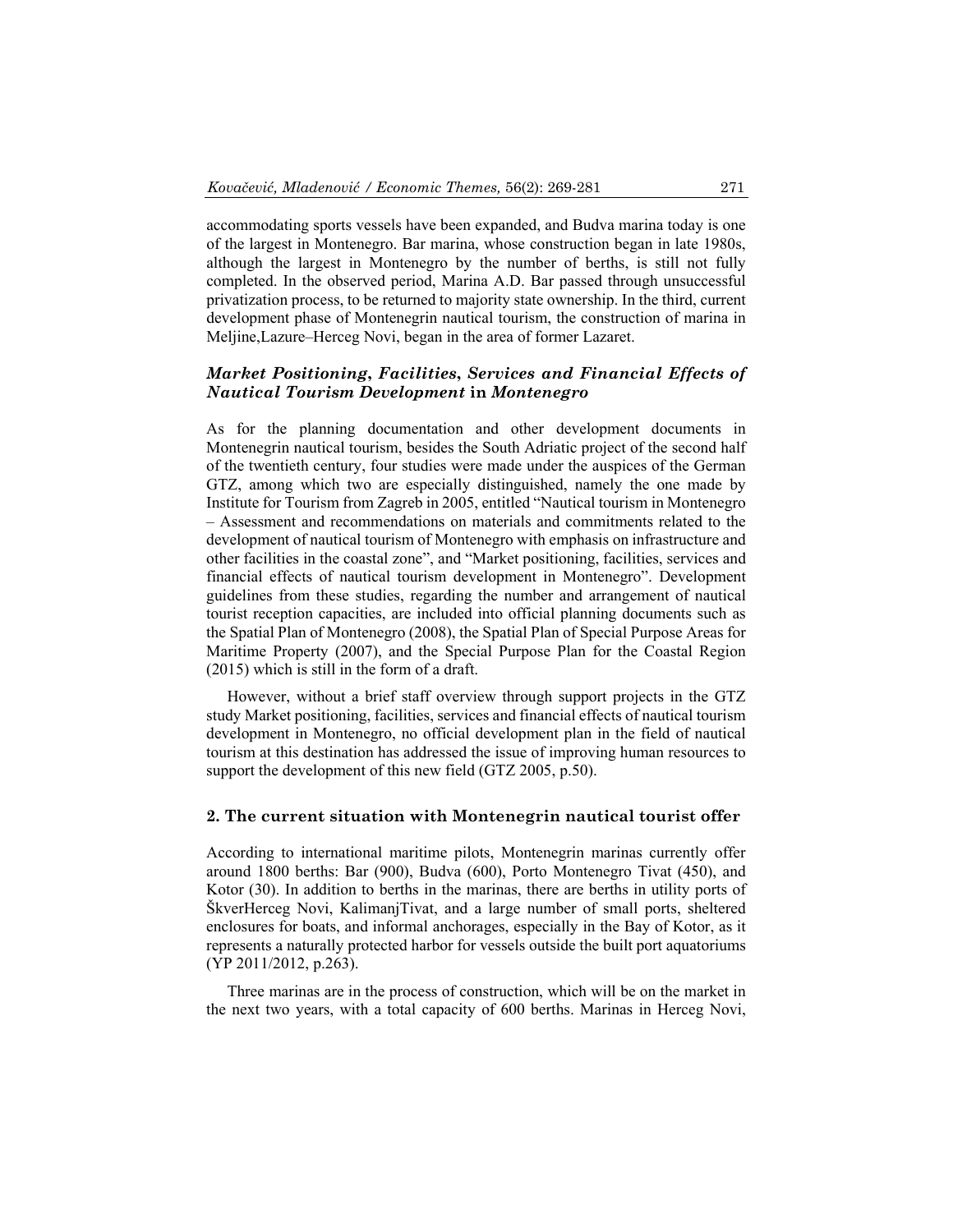Kumbor (Porto Novi-238), and Meljine (Lazure-156) will by the end of 2019 have close to 400 berths, and marina Luštica Bay on the open sea in Tivat municipality will get 176 new berths. In addition to marinas that are already or will soon be on the market, the official planning documentation (Special Purpose Plan for the Maritime Property of 2007 and the draft Special Purpose Plan for the Coastal Area of 2015) foresees the construction of new capacities at the following locations: Njivice (150), Bigovo (150), Buljarica (100), Ulcinj Liman (300), and Ada Bojana (50) with a total of 750 berths (the Government of Montenegro – MORT 2007/2015).

Finally, the Montenegrin seaside will, with the opening of marinas whose construction is in progress, by the end of 2019, offer 2400 berths. By building the remaining planned capacities in 12 marinas on 290 km of coastline in 6 coastal municipalities, more than 3000 berths will be offered.

Service capacities within the nautical tourist offer of Montenegro are currently located in service marinas Zelenika-Herceg Novi, Bonići-Tivat, and Sveti Nikola-Bar. In the area of the former Adriatic Shipyard Bijela, the procedure for awarding a concession for the construction of a shipyard for the production and servicing of yachts and mega-yachts is soon to be completed. In addition, within the service offer for nautical tourist boats, there is a number of small services specialized in the repair and maintenance of certain parts of nautical equipment, such as navigational devices, sails, propulsion devices, electronic equipment, vessel hulls, etc.

The charter companies, engaged in renting nautical tourist vessels in Montenegro, are registered in the Central Register of Companies (CRPS) under various activity codes (7734 – Renting and leasing of water transport equipment, 5222 – Service activities incidental to water transportation, 5010 – Sea and coastal passenger water transport, 7721 – Renting and leasing of recreational and sports goods, etc.) (www.crps.me). For that reason, it is difficult to reliably establish the exact number of currently active boat owners, especially if one takes into account that a significant number of representatives of foreign boat owners in Montenegro are operating illegally. According to the estimates of some charter company owners in Montenegro, over 50 companies are currently actively legally or illegally engaged in the boating business.

The agencies that mediate between nautical tourist supply and demand are mostly registered with CRPS under the activity codes: 7911 – Travel agency activities and 7311 – Advertising agencies, or under one of the aforementioned codes for charter companies, and therefore and it is difficult to accurately determine the exact number of active ones. According to the estimates of relevant stakeholders participating in the Montenegrin nautical tourism offer, between 20 and 30 agencies are currently active.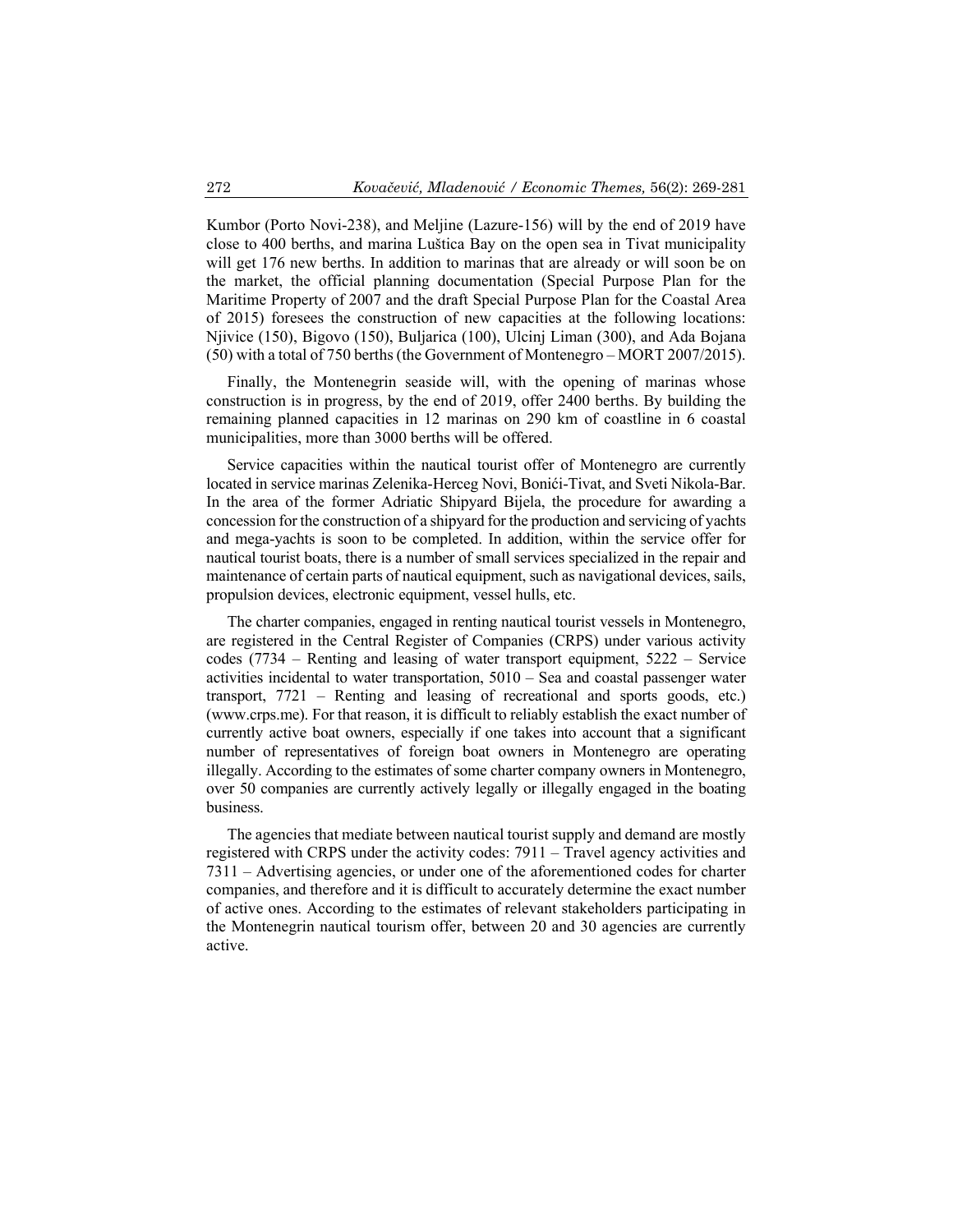### **3. Human resource planning and new jobs in the nautical tourist offer of Montenegro**

Due to the lack of official data, it is difficult to determine the exact number of employees within the existing nautical tourist offer of Montenegro. For nautical tourism ports of Kotor and Bar, which are within majority state ownership, and, therefore, subject to the legal obligation to submit business data to the competent authorities, the number of employees can be determined from documents that are publicly available. According to audit reports, the port of Kotor in 2016 had 58 employees, while in the Bar marina the same year there were 25 employees. In addition to these two nautical tourism ports, according to data provided to the media by Porto Montenegro marina, the total number of employees in the marina, settlement, including employees in restaurants and retail facilities, with construction workers engaged in the construction of new facilities, in 2016, was 1050. In companies whose employees were directly engaged in their marina outside the season there were 180, and in the 2016 season that number increased to 230 employees (www.vijesti.me). Therefore, it is concluded that in 2016, in these three marinas, having about 1,400 berths, between 260 and 313 workers were directly employed. To compare, in the same year, according to the data of the Croatian Statistical Office, 17428 berths numbered a total of 1686 employees, of which 455 were seasonal workers (www.mint.hr).

By the end of 2019, 7 Montenegrin marinas should have 2400 berths, which will significantly increase the number of new direct and indirect jobs, given that all new marinas are built as part of major tourist resorts. According to the experience so far, more than 200 new jobs are expected to open in the new nautical tourism ports, while more than 1500 new jobs are expected to be opened within the resorts and other accompanying facilities.

According to the data from three service centers, Zelenika, Tivat, and Bar, about 50 workers are employed during the season, while after the realization of the project for the construction of a shipyard for the production and servicing of yachts and mega-yachts in Bijela, additional 150 jobs are expected in the area of the former shipyard. In this way, servicing capacities for sports and recreation vessels, excluding small specialized services, will provide close to 200 workplaces.

According to Ivica Jurišin (president of the association of boat accommodation providers) from the Croatian Chamber of Economy, in 2016, they had 3500 vessels in 800 companies, with 69680 rentals and 2996817 overnights realized, which is 20% more than in 2015 (www.hgk.hr). Unlike Croatia, in Montenegro, boat renting is still largely taking place in the zone of the so-called illegal "black" charter. However, given that stakeholders estimate that more than 50 charter companies already exist, it is expected that the opening of three new marinas with accompanying facilities and the introduction of illegal charters into legal flows willsignificantly increase this number in the coming period. On the other hand, in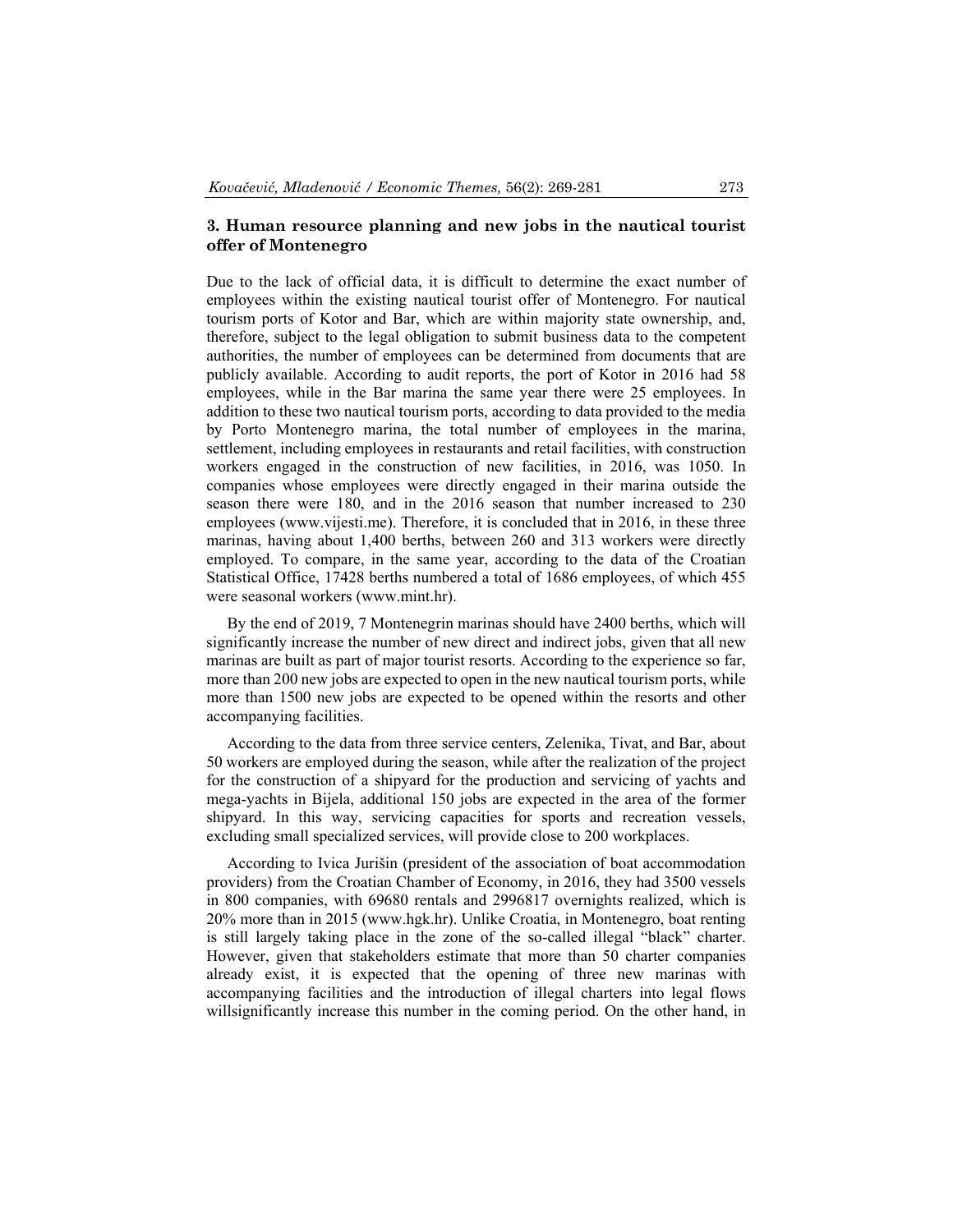communication with agencybrokers mediating between charter companies and tourists in 2017, it was estimated that 70% of boat rental requests on the eastern coast of the Adriatic included engaging skippers, while 30% engaged hostesses. According to the organizational structure, even the smallest charter companies employed 3 or more employees (managers, agents in charge of bookings, bookkeepers, guards, etc.). Therefore, it can be expected that charter companies will offer more than 200 jobs by the end of the observed investment cycle (end of 2019).

Finally, the synthesis of the preliminary data points to the conclusion that,from the existing 300 jobs in nautical tourism ports, in the near future this number will increase to up to 1000 jobs in three new marinas, service capacities, and charter companies, as directly involved supply carriers. Given that these nautical tourism ports are built within large tourist resorts with an exceptional range of accompanying facilities, the number of jobs in indirectly related activities, such as those in Porto Montenegro, will be multiplied.

### **4. Training of staff to improve competitiveness of Montenegrin nautical tourist offer**

According to Luković T. and Šamanović J., the permanent lack of quality staff of all professional profiles emphasizes the importance of strategic management in this segment of destination development and corporate nautical tourist offer. The corporation human resources in nautical tourism are the key to its success or failure. The more complex the corporation, the more pronounced the problem is, regardless of whether it is a marina, a cruising, or a charter corporation. Planning and development of human resources in nautical tourism now enters the domain of standardization, which defines the necessary minimum of trained staff in the marina, charter, or other corporations within this offer segment. According to them, as a modified form of human resources there is *intellectual capital*, which represents the knowledge capital, supplemented and enriched in the nautical tourism field faster and more intensively than in other activities, which is why highly developed educational centers throughout Europe deal with specialized training of staff in the field of nautical tourism (Luković and Šamanović 2007, p.52).

The Strategy for Human Resources Development in the Tourism Sector in Montenegro, prepared in 2007 by the Ministry of Tourism and Environmental Protection of the Government of Montenegro, does not in any part address the planning and development of human resources to support future development of nautical tourism (Government of Montenegro 2007). However, as it has been said, since 2007, the intensive development of this tourist offer segment has started, within the most important investment projects in Montenegro's tourist offer, which resulted in the employment of a large number of foreigners due to the lack of all profiles, especially professional domestic staff. Investors, i.e. employers, faced with the absence of knowledge on the domestic labor market, were forced to "import" experts from abroad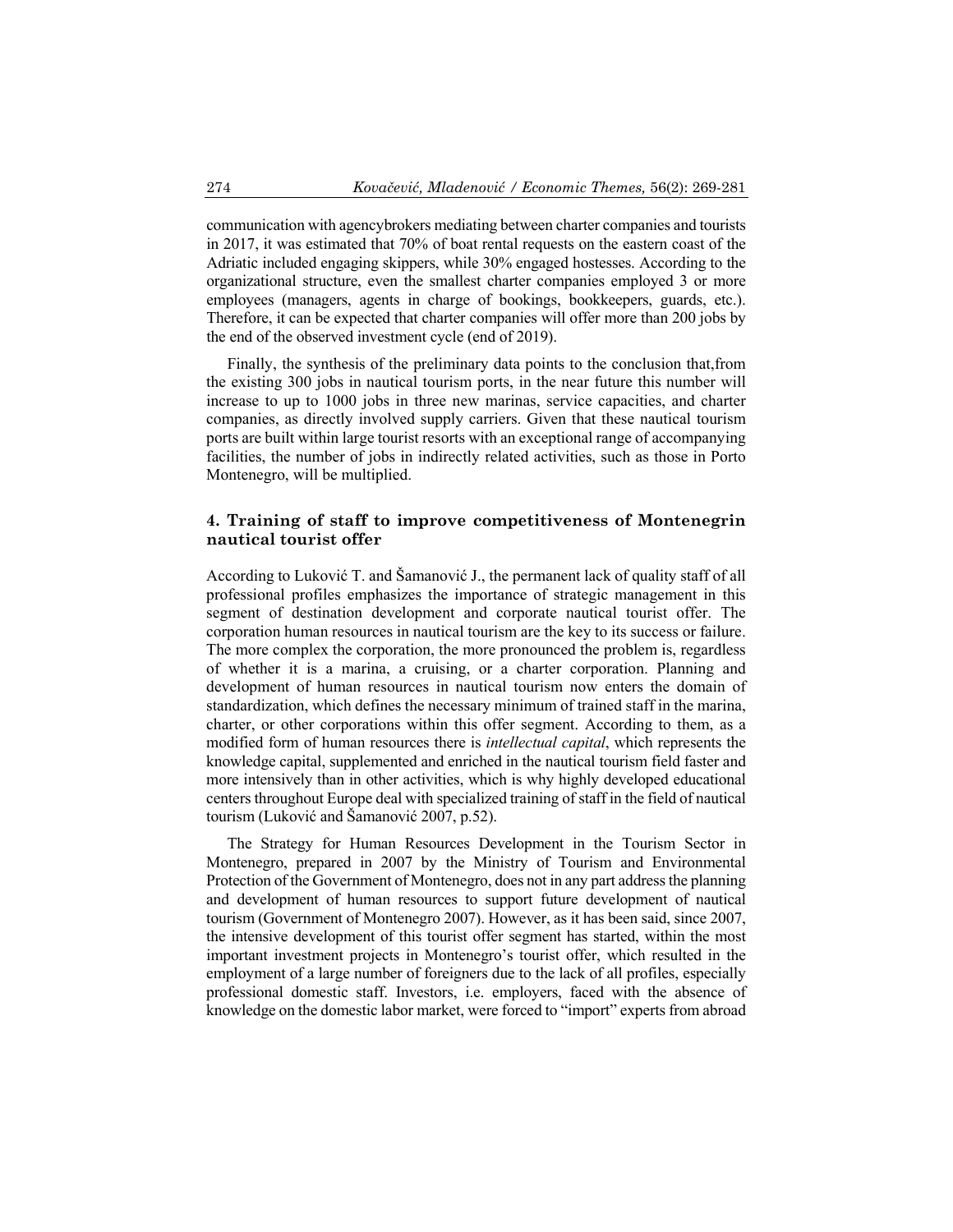who, because of the so-called "separate life" and higher payroll averages in their home countries produced significantly higher costs than the domestic workforce.

The shortcomings in strategic planning documents are partially and gradually corrected by the labor market, which, due to increased demand for all profiles of nautical tourism experts, encourages self-initiative education and the organization of individual educational programmes. For example, in September 2009, the Faculty of Mediterranean Business Studies was opened in Tivat, promoted as the first academic studies of nautical tourism in Montenegro. The basic academic studies of this faculty include two departments in the field of nautical tourism: Management and safety of marinas and yachts and Management in nautical tourism, sport, and recreation, while the study programmes Nautical Tourism and Marine Management and Nautical Tourism are organized within specialized and master studies (www.fms-tivat.me). The Faculty is part of the Adriatic University from Bar, within which is the Faculty of Maritime Studies Bar, where students are educated in the field of nautics, shipbuilding, and port management.

Maritime education programmes at the Bar faculty are the same as at the Faculty of Maritime Studies Kotor, which, along with the secondary nautical school from Kotor, is the foundation of Montenegrin maritime education and tradition. However, apart from certain subjects in the field of maritime affairs (nautics and shipbuilding), which are applicable in yachting, these educational institutions do not have study programmes and courses in which students acquire knowledge specific to nautical tourism (www.pfkotor.me). Along with the Maritime Faculty within the state University of Montenegro, after 40 years, the Higher Tourism School of Kotor was in 1999 transformed into the Faculty of Tourism and Hotel Management. The basic studies of this faculty include two departments, tourism and hotel management, but none of them has any subjects related to nautical tourism in the curriculum (www.fthkotor.me). In addition to Kotor faculty, Bar University of Mediteran also has the Faculty of Tourism and Hotel Management, which has no subjects related to nautical tourism within the curricula of Tourism Management and Hotel Management study programmes (www.ftht.unimediteran.net). Finally, it can be concluded that, within the Montenegrin education system, apart from the faculty in Tivat and several subjects related to the navigation skills in seafaring training centers, no educational institution offers subjects in the field of nautical tourism.

 Unlike Montenegro, in the neighboring Croatia, highly complex education programmes have been developed within higher education institutions and faculties in Rijeka, Split, Dubrovnik, Šibenik, Zadar, and Zagreb, where knowledge and skills in the field of nautical tourism are acquired in modernly equipped centers, confirmed by special certificates (Luković and Šamanović 2007, p. 53). Within the framework of the Opatija Faculty of Tourism and Hospitality Management at the basic academic studies in the fields of Marketing in Tourism and Tourism Management, students have the opportunity within the optional study courses to choose those in the field of nautical tourism (www.fthm.uniri.hr).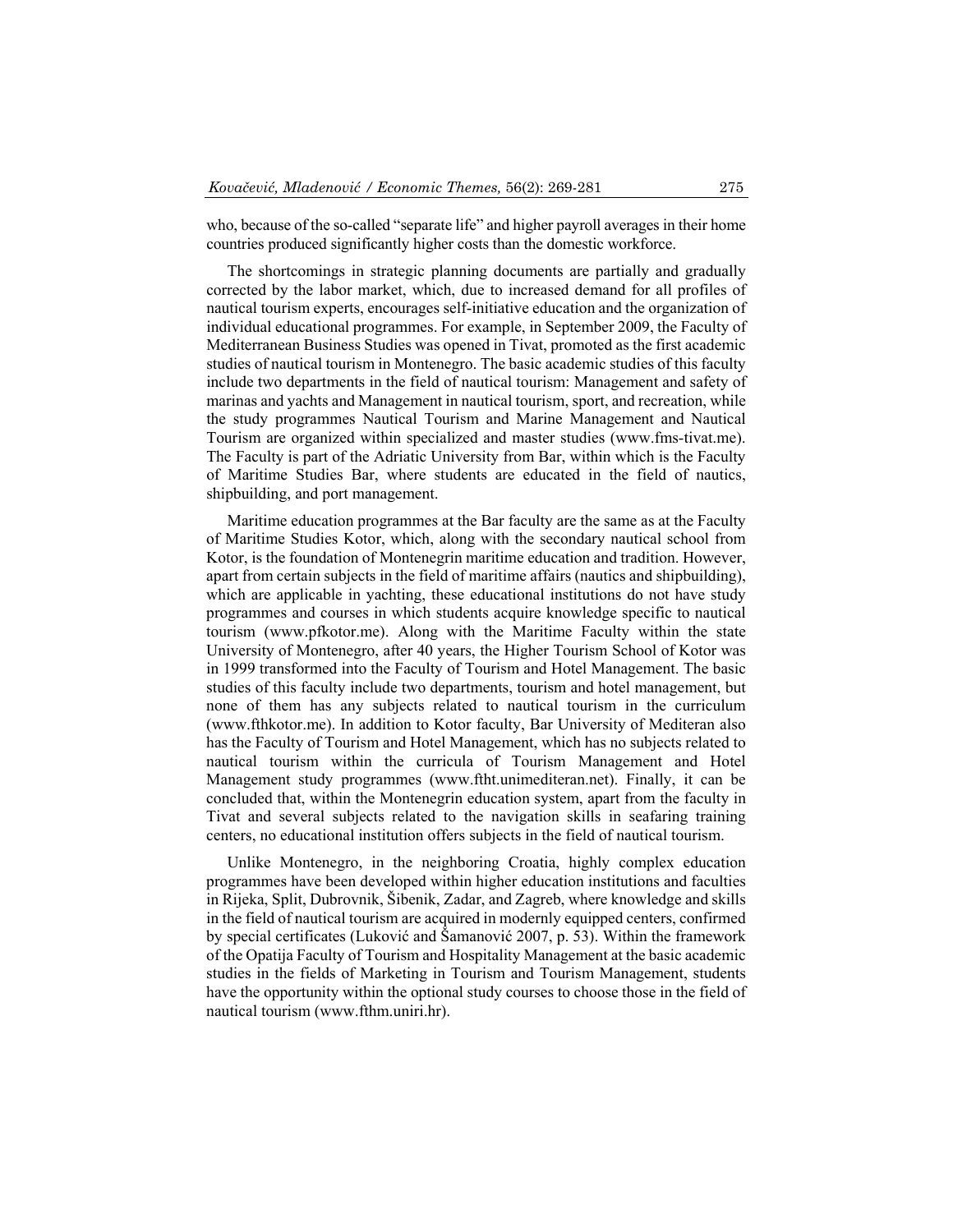According to Šamanović J., one of the most famous Croatian experts in nautical tourism, "training costs are generally lower than the costs of ignorance. The costs of ignorance in nautical tourism are most often related to: damage to vessels caused by improper handling, reduction in sales, lost goodwill-good image, costs of accidents at work, and environment pollution, etc. (Šamanović 2002., p.343). However, neither Croatian developmental strategic documents in the field of nautical tourism development, i.e. the 2006 Nautical Tourism Development Strategy of the Republic of Croatia and the Strategy for the Development of Nautical Tourism of the Republic of Croatia for the Period 2009-2019 with the Action Plan for its Implementation of 2008, nor the Montenegrin development documents in this field include a part dedicated to the analysis and improvement of staff potential in the segment of nautical tourist offer.

 In addition to the Croatian, experience of developed destinations in the segment of nautical tourist offer points to the multiple need for planning and training of staff to support development. In addition to higher education institutions, carriers of nautical tourism offers gathered in various national and regional professional associations organize educational programmes aimed at providing qualified staff. Within these programmes, students gain knowledge and certificates for performing activities from Advanced Marina Management , Intermediate Marina Management, to one-day courses such as Marina Attend Course. For example, the Global Marina Institute – GMI was established as a partnership between Marina Industries Association – MIA and British Marine to train staff to improve standards of business in marinas around the world. After completing the training within the GMI programme, the participants receive Marina Manager, Marina Operator, and other certificates (www.globalmarinainstitute.net). In addition to the training organization, some associations, such as the Marine Recreation Association, through scholarships additionally support education of employees in marinas, members of associations, and members of their families (www.marina.org).

 In Croatia, according to the GMI model, the higher education institution Aspira, which has organizational units in Zagreb and Split, organizes training programmes for marina managers, marina receptionists, marina operating leaders – marina captains, marina marketing leaders, marine finance managers, mariners, charter operators, and booking agents in the marina. In addition, Aspira, in cooperation with the Atlantis Maritime School organizes training for boat leader C (up to 30 BT – Gross register tonnage) and Yacht Commander Class A (up to 100 BT) (Bonacin and Krezić 2015, p.133).

 According to the data available on the Aspira School website,within marina managers' programme, the following teaching units are taught, aimed at acquiring knowledge and skills for modern marina management: marina management and its function; the strategy of modern marketing of nautical tourism ports; financial indicators of marina operations; risk management; technical conditions for navigation and operation in marinas; legal aspect of nautical tourism, ecology of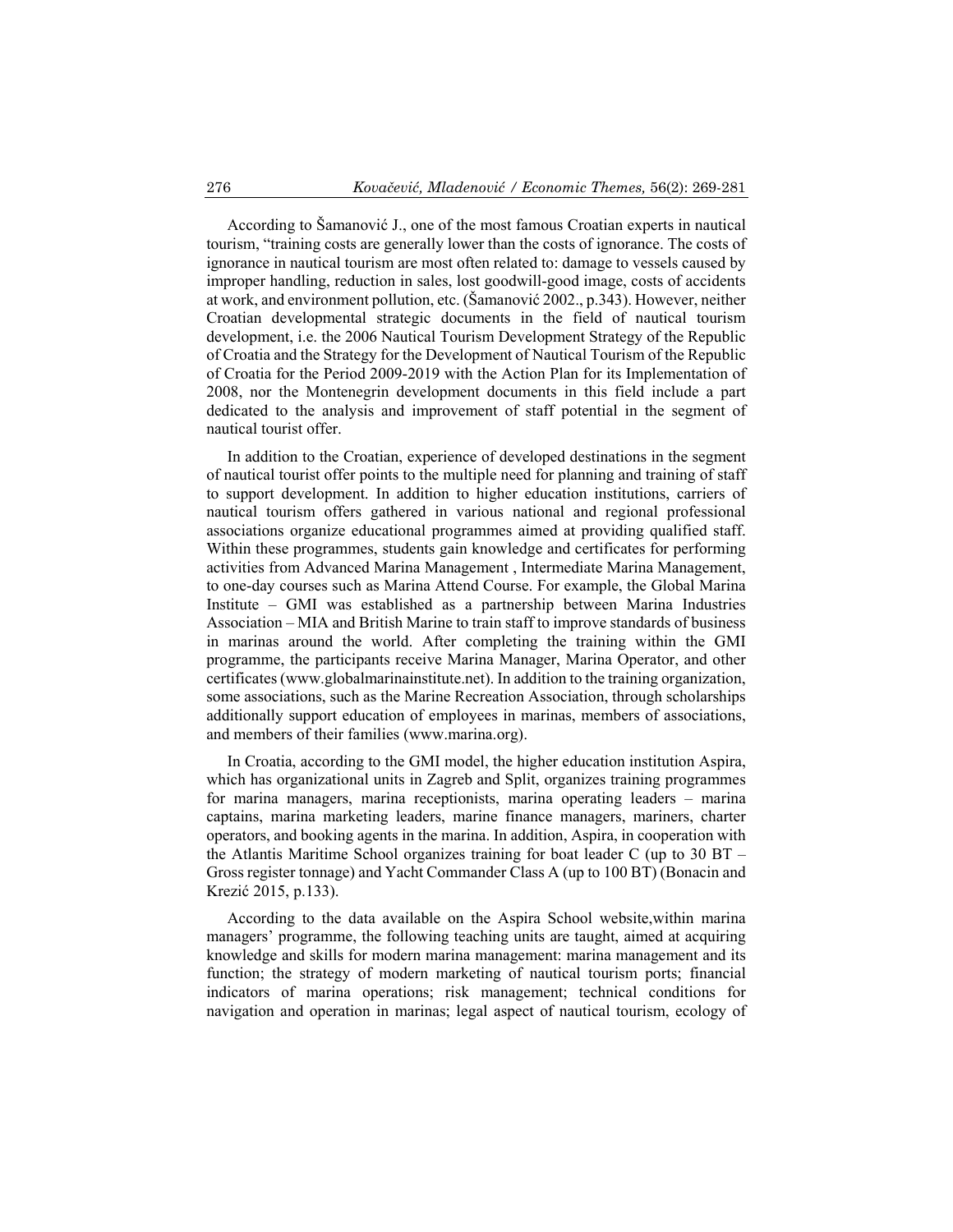nautical tourism; trends in chartering etc. Marina receptionist training provides trainees with the opportunity to acquire knowledge and skills necessary to work at the marina reception, starting from the professional reception and accommodation of nautical visitors to the presentation and provision of other marina services. Training for the marina captain involves the acquisition of knowledge and skills necessary for the successful performance of complex management tasks, technical management, and coordination of tasks with the marina manager. Programmes aimed at marketing managers aim to train participants on how to master the skills needed to create and implement a marina marketing strategy. The aim of the marina finance manager programme is to acquire knowledge about bookkeeping, financial indicators, and reports specific to finance in nautical tourism. The training programme for mariners is also carried out in cooperation with the Atlantis Maritime School in accordance with the STCW 95 Convention (International Convention on the Standard of Training, Certification and Watchkeeping for Seafarers, which established the standards of training, certification, and supervision of seafarers of 1978, revised in 1995), all in order to provide the appropriate knowledge and skills necessary for the work of sailors in modern business conditions, where seafarers' preferences are rapidly changing. The training programmes for charter base managers aim to train participants to manage the charter company through the following teaching units: design and organization of efficient work in nautical tourism; formation of a charter company offer; reception and maintenance of vessels – check-in and check-out; organization and supervision of boat chartering; communication and coordination of booking and financial services; customer relationship management – CRM, damage management on vessels, control and supervision of the implementation of legal procedures in the charter base, etc. Practical part of teaching for all programmes in the Aspira School is held in marinas and charter companies (www.aspira.hr).

Finally, we can conclude the following:

- The Strategy of Human Resource Development in the Tourism Sector in Montenegro of 2007 and other development documents in the field of nautical tourism do not address the issue of staff training for the needs of the future development of Montenegrin nautical tourism;
- Theoretical training of staff in the field of nautical tourism in Montenegro is currently performed only at the Faculty of Tivat;
- Faculties of Tourism and Maritime Studies in Kotor and Bar within the curricula have no departments and subjects in the field of nautical tourism;
- In Montenegro, there is no practical training of staff for work in marinas and other companies in the field of nautical tourism;
- In competitive destinations, the issue of educating staff in the field of nautical tourism has been addressed both through educational institutions within the system-based higher education and through various programmes of additional lifelong education;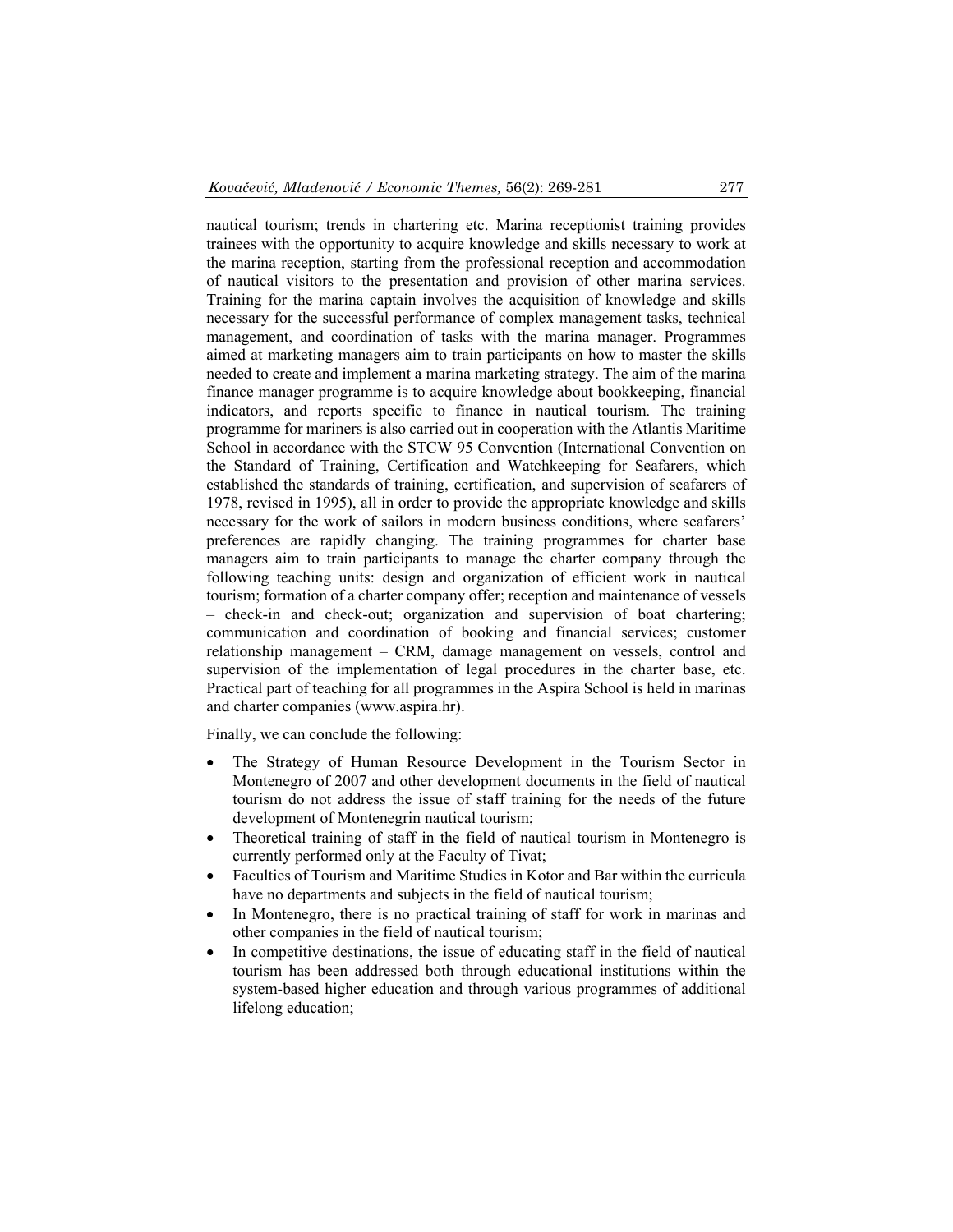Montenegrin marinas and other stakeholders in the field of nautical tourism have not yet organized an association within which they could, according to the GMI model, periodically implement training programmes for their employees and other interested parties.

#### **Conclusion**

Nautical tourism is one of the fastest growing tourism segments in Montenegro. In this context, this destination has, in the last ten years, experienced remarkable growth of investment in the part of nautical tourism reception capacities – marinas. All newly built marinas in Montenegro are part of large tourist resorts, which can, due to their diversity of content, be treated as separate micro destinations. Some of the new marinas, such as those in Tivat and Kumbor, were part of development strategic and spatial planning documents, while others, like Luštica and Meljine, were not.

By analyzing the existing number of employees in the nautical tourism sector, which includes employees in nautical ports, charter companies, and service centers, and anticipating projects and processes that are in the phase of realization, in Montenegro will by the end of 2019 have about 1000 employees in that segment of the tourist offer. Significantly higher number of jobs will be in other facilities within the accompanying tourist resorts.

 Montenegro, as a country where tourism is one of the strategic industries, adopted the Human Resources Development Strategy in the Tourism sector in 2007. However, although its content does not address the issue of planning and training of staff for the development of nautical tourism, it clearly states that the tourism sector faces an increasing need for professional staff, who, in addition to a high degree of flexibility and knowledge of foreign languages, have practical skills and a great deal of knowledge about different branches and segments within a complex tourism sector.

 Montenegrin marinas and Montenegro, as a nautical tourist destination, have, compared to competitors, a number of advantages, based primarily on natural beauties, destination safety, stimulating tax policy, and new modern reception capacities, but also shortcomings that are caused by factors such as the short shoreline, poor traffic connections, low level of health care in relation to Western standards, lack of service capacities, etc. Therefore, in order to increase the level of competitiveness in the long run, and achieve high-quality market positioning and economic sustainability of the offer, it is necessary to ensure adequate planning and development of human resources in this segment of the tourist offer. By applying international experience of the most developed destinations, adapted to the Montenegrin circumstances, it is concluded that for this purpose it is necessary to apply the following measures: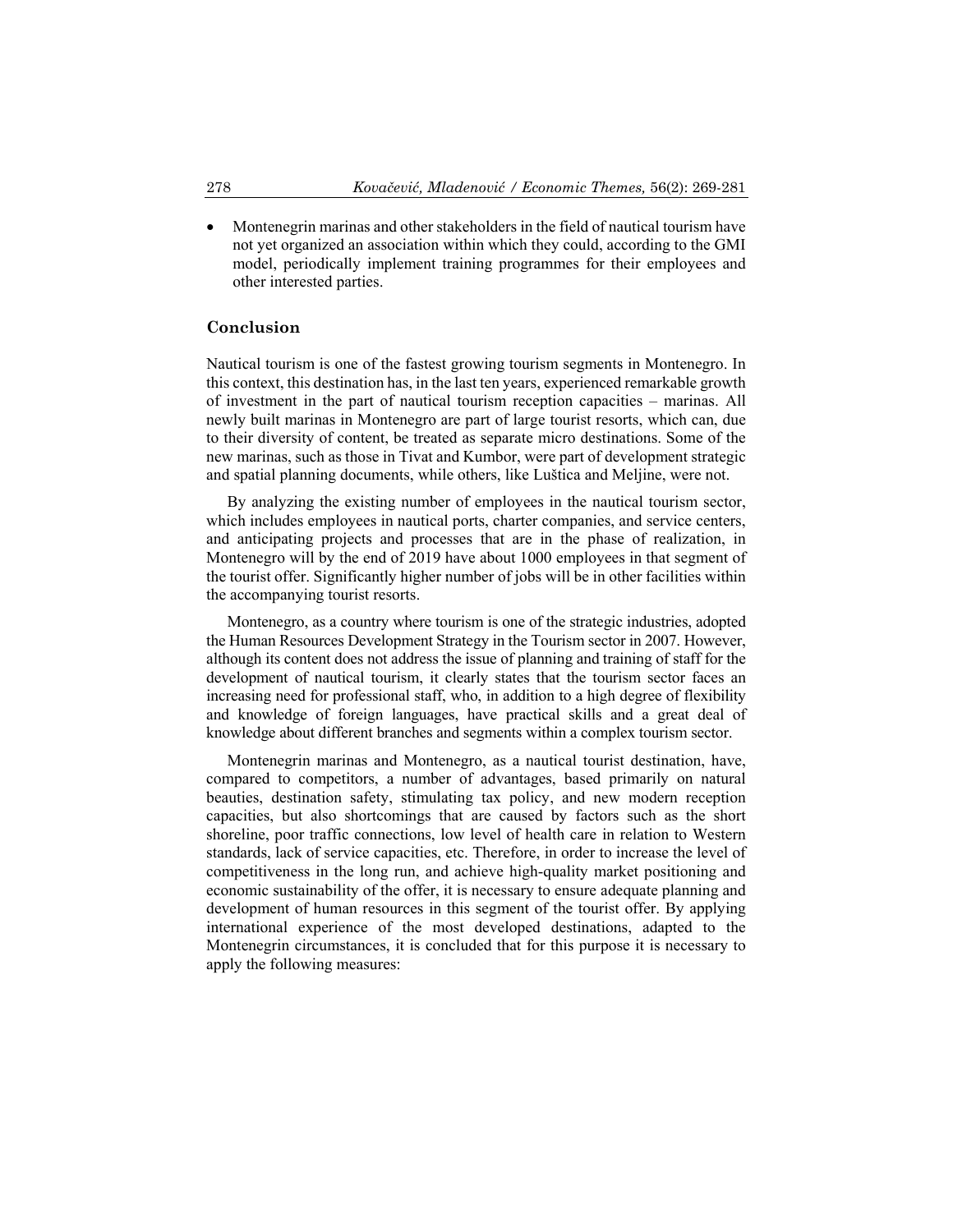- The Ministry of Education should introduce the subjects in the field of nautical tourism at the Faculty of Tourism and Hospitality in Kotor, so that the students acquire the appropriate knowledge in this area.
- The Ministry of Education should also, due to the increasing number of young seafarers who decide to work on nautical tourist boats, yachts and mega-yachts, introduce at the Faculty of Maritime Studies in Kotor subjects that will provide students with the necessary skills in addition to maritime skills of work on this type of tourist boats.
- Through the NTO (National Tourism Organization) or/and the Public Enterprise for Maritime Property and the Ministry of Sustainable Development and Tourism, encourage marina offer stakeholders and other stakeholders in the field of nautical tourism to organize themselves in order to provide, among other benefits of association, periodic training of staff such as those applied by GMI model within other international associations and Aspira School.

 Realization of the previous measures will provide preconditions for improving the quality of human resources, so that Montenegro as a destination and individual stakeholders could better position themselves on the nautical tourism market. However, what needs to be emphasized is that, in this way, the long-term sustainability of nautical tourism in Montenegro is encouraged, because qualified staff use knowledge to ensure better economic exploitation of resources with maximum environmental protection, which is a basic prerequisite of the local community support to future development.

#### **References**

- Apolonio, A. 1969. *"Nautički turizam na Jadranu, sa posebnim osvrtom na južni Jadran"*Međuopćinski odbor turističkih društava južnog Jadrana Dubrovnik
- Bonancin, M., Krezić, M., (2015) *"Programi cjeloživotnog učenja u lukama nautičkog turizma"* Praktični menadžment Vol. VI, br.1 str.131-136
- GTZ, (Deutche Gesellschaft fur Technische Zusammenarbeit) (2005) *"Tržišno pozicioniranje, sadržaji i finansijski efekti razvoja nautičkog turizma u Crnoj Gori"*  Ministarstvo turizma Crne Gore, Podgorica
- Izveštaji nezavisnog revizora od 2012. do 2016. godine za Luku Kotor
- Izveštaji nezavisnog revizora od 2012. do 2016. godine za A.D. Marinu
- Hrvatski hidrografski institut (2006) *"Studija razvoja nautičkog turizma Republike Hrvatske"* Split
- Kovačević, Z. (2007.)*"Uloga nautičkog turizma u procesu kreiranja turističkog proizvoda Crne Gore"* Magistarski rad, Ekonosmki fakultet Beograd
- Luković, T., Šamanović, J., (2007) *"Menadžment i ekonomika nautičkog turizma"* Hrvatski hidrografski institut, Split
- Ministarstvo turizma Republike Hrvatske (2008) *"Strategija razvoja nautičkog turizma Republike Hrvatske, za razdoblje 2009. do 2019. godine"* Zagreb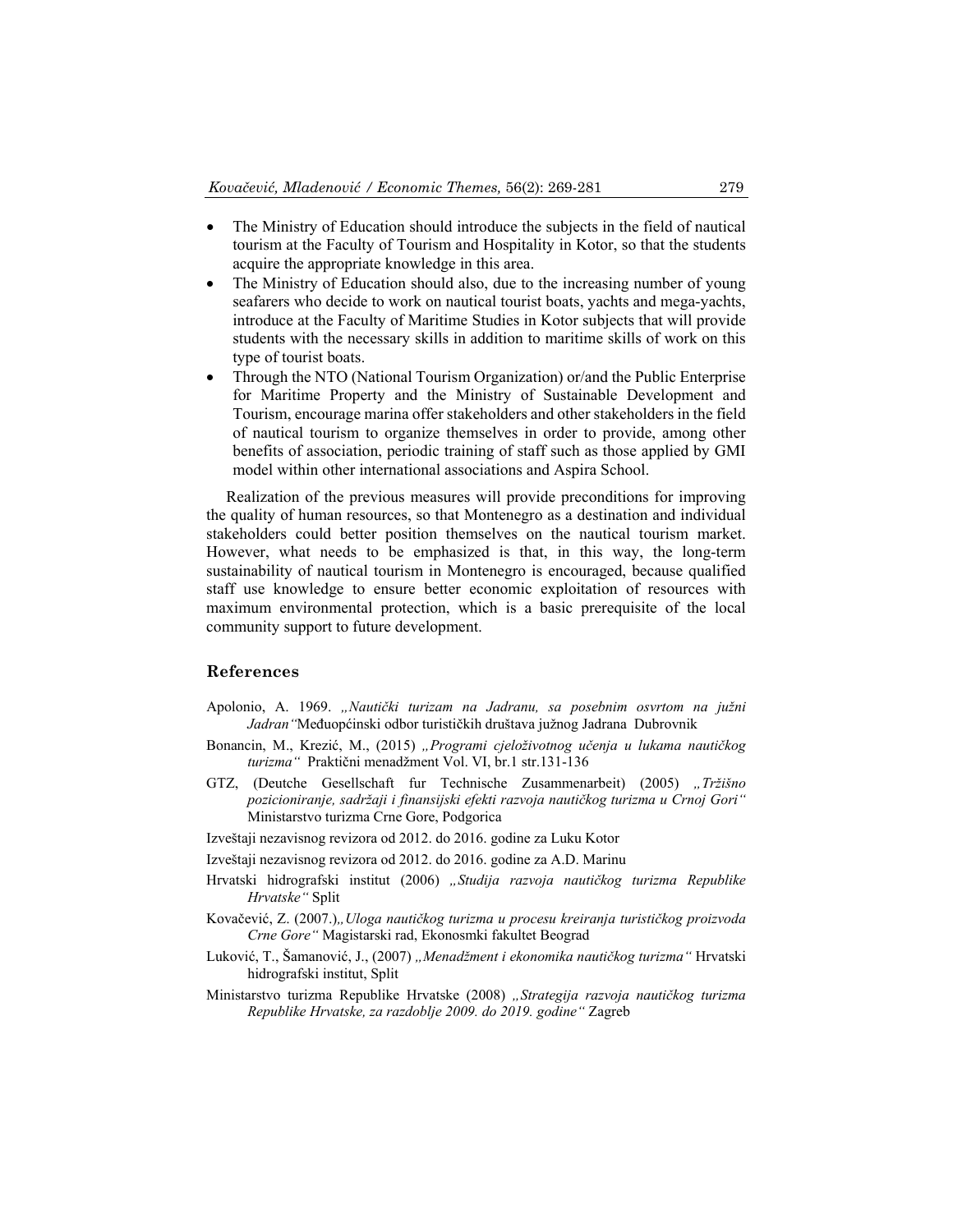- Šamanović, J., (2002) *"Nautički turizam i management marina"* Visoka pomorska škola, Split, str.343
- ", Yachting Pages, Mediterranean, Europe, Africa & Middle East" (2011-2012)
- Vlada Crne Gore (2007) *"Prostorni plan područja posebne namjene za morsko dobro"* Ministarstvo ekonomije, Podgorica
- Vlada Crne Gore (2007) *"Strategija razvoja ljudskih resursa u sektoru turizma u Crnoj Gori"* Ministarstvo turizma i zaštite životne sredine, Podgorica
- Vlada Crne Gore (2015) *"Plan posebne namjene za obalno područje"*  nacrt, Ministartvo održivog razvoja i turizma, Pogorica

http://www.crps.me/ (18.03.2018.)

http://www.vijesti.me/vijesti/radnici-u-porto-montenegru (10.07.2017)

http://www.skyscrapercity.com/showthread.php?t=1516455 (10.07.2017.)

- http://www.mint.hr/UserDocsImages/240317\_Nauticki%20turizam2016.pdf (10.12.2017)
- https://www.hgk.hr-galopirajuci rast hrvatskog cartera (10.07.2017)
- http://www.fms-tivat.me/index.htm (18.03.2018.)
- http://www.pfkotor.me/(18.03.2018)
- http://fthkotor.me/cg/ (18.03.2018)
- https://ftht.unimediteran.net (18.03.2018)
- https://www.fthm.uniri.hr (18.03.2018)
- https://www.globalmarinainstitute.net/ (2.04.2018)
- http://www.marina.org/thescholarships.html (2.04.2018)

http://www.aspira.hr/marina-trening-centar-usavrsavanje-kadrova-u-marini (2.04.2018.)

## **PLANIRANJE I RAZVIJANJE LJUDSKIH RESURSA KAO FAKTOR UNAPREĐENJA KONKURENTNOSTI CRNOGORSKOG NAUTIČKOG TURIZMA**

**Rezime:** Nautički turizam jedan je od najbrže rastućih segmenata turističke ponude na crnogorskom delu jadranske obale. U poslednjih deset godina broj i veličina prihvatnih kapaciteta u crnogorskom nautičkom turizmu su uvećani za više od dva puta. U toku je izgradnja tri marine sa preko 500 vezova koji će se naći na tržištu do kraja 2019. godine. Razvoj ovog segmenta turističke ponude usledio je više kao rezultat pojedinačnih investicionih poduhvata, nego kao posledica strateških razvojnih procesa. Zbog toga je izostala destinacijska organizacija prateće podrške u funkciji razvoja. U tom smislu, izostala je i organizovana obuka kadrova potrebnih za formiranje i pozicioniranje novog proizvoda. Prema važećim razvojnim planovima, zahvaljujući izgradnji nautičke turističke ponude na crnogorskom primorju u lukama nautičkog turizma i pratećim delatnostima poput čarter kompanija i servisnih centara može se obezbediti preko 1000 radnih mesta. Cilj ovog rada je da se kroz analizu postojećeg stanja i planiranih aktivnosti u crnogorskoj nautičkoj turističkoj